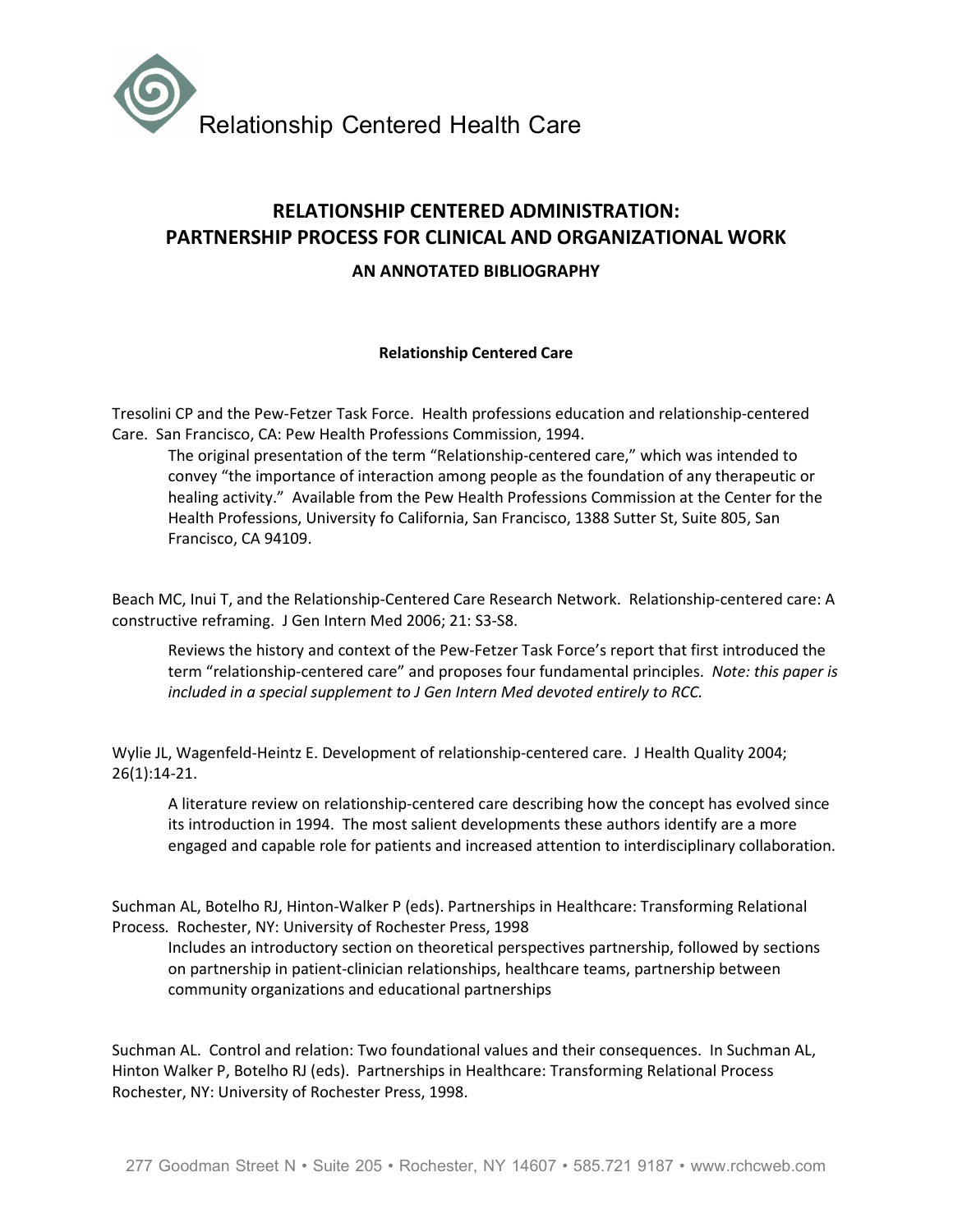Compares two value sets, one based on control and the other on relations, with regard to clinicians' goals, the patterns of social relationships, approaches to gathering and using knowledge, and clinicians' sources of existential security.

Rice AH. Interdisciplinary collaboration in health care: Education, practice and research. National Academies of Practice Forum 2000;2:59-73.

Recent literature review on interdisciplinary collaboration.

Doherty WJ, Mendenhall TJ. Citizen healthcare. A model for engaging patients, families and communities as coproducers of health. Families, Systems and Health 2006; 24:251-63.

Describes innovative and exemplary work at the level of health-system community partnership, offering principles and three case studies.

Saizow R, Clark W, Novack D (eds). Doc.com: An interactive learning resource for healthcare communication. St. Louis, MO: American Academy on Communication in Healthcare, 2006. (available at www.aachonline.org)

A multimedia self-directed learning resource to help develop the communication and partnership skills needed for working with patients, family members and colleagues on the healthcare team.

Silverman J, Kurtz S, Draper J. Skills for communicating with patients. 2nd ed. Abingden, Oxon, UK: Radcliffe Medical Press; 2004. Kurtz S, Silverman J, Draper J. Teaching and learning communication skills in medicine. Abingdon, Oxon, UK: Radcliffe Medical Press; 1998.

The first book of this pair is an entirely evidence-based textbook on communication and relationship skills. It represents one of the most comprehensive reviews of the research literature in this domain. The second book is on educational methods related to communication and relationship skills.

# Relationship Centered Administration

Hepworth J, Cushman R. Creating collaborative environments for clinical care and training: From cacophony to symphony and jazz. Clinics in Family Practice 2001; 3(1):63-75.

Beginning with a case study of outstanding clinical collaboration in a family medicine practice, the article explores key dimensions of collaboration and how the work environment can facilitate it.

Gittell JH. High Performance Healthcare: Using the power of relationships to achieve quality, efficiency and resilience. New York: McGraw Hill, 2009.

Presents the theory of Relational Coordination; reviews extensive research using the relational coordination survey; and describes organizational structures and processes that support relational coordination.

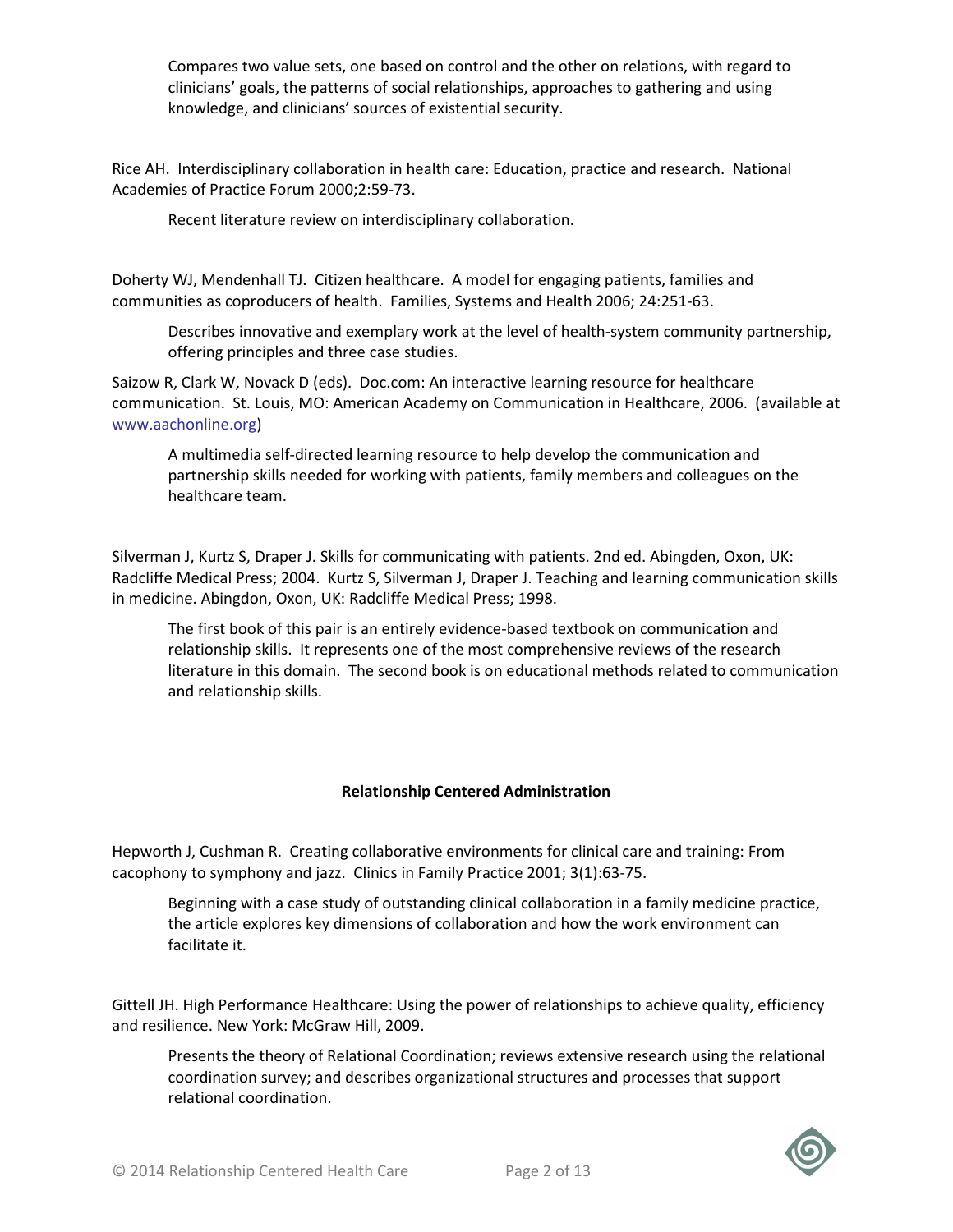Marvel K, Bailey A, Pfaffly C, Gunn W, Beckman H. Relationship-centered administration: Transferring communication skills from the exam room to the conference room. J Healthcare Management 2003; 48(2):112-123.

The researchers studied a convenience sample of 45 administrative meetings in healthcare organizations to assess the frequency and types of relationship-centered behaviors. They found a number of parallels between the communication dynamics of administrative meetings and medical encounters.

Risdon C, Rowe M, Neuwirth Z, Suchman A. Communicating with colleagues. In Novack D, Saizow R, Clark B. Doc.Com (version 2.1): An interactive learning resource for health care communication. Available at www.aachonline.org.

Describes core principles and practices for establishing effective teamwork and relational work environments.

Safran DG, Miller W, Beckman HB. Organizational dimensions of relationship-centered care. J Gen Intern Med 2006; 21: S9-S15.

An excellent review of literature linking organizational culture to a variety of outcomes, including clinical outcomes, length-of-stay and employee morale. It also presents a fivecomponent model of relationship-centered organizations.

Suchman AL, Sluyter DJ, Williamson PR. Leading Change in Healthcare: Transforming organizations using complexity, positive psychology and relationship-centered care. London: Radcliffe Publishing, 2011.

Describes the core principles and theoretical foundations of Relationship-centered Administration and provides 8 illustrative case studies with commentaries, and 3 appendices on specific techniques.

Suchman AL. The influence of healthcare organizations on well-being. Western J Med 2001:174:43-47. Healthcare organizations influence the well-being of individuals who work with or within them by patterning their perceptions, thoughts, feelings, expectations and behaviors. Organizational tendencies toward depersonalization, control and pathology-oriented perception adversely effect well-being, but can be modified by careful attention to language and behavior on the part of everyone in the organization, particularly leaders.

Suchman AL, Deci E, McDaniel SH, Beckman HB. Relationship-Centered Administration: A Case Study in a Community Hospital Department of Medicine. In Quill TE, Frankel RM, McDaniel SH (eds). The Biopsychosocial Approach: Past, Present and Future. University of Rochester Press, 2003:180-195.

This paper describes the key principles of relationship-centered care and their application in the administration of health care organizations.

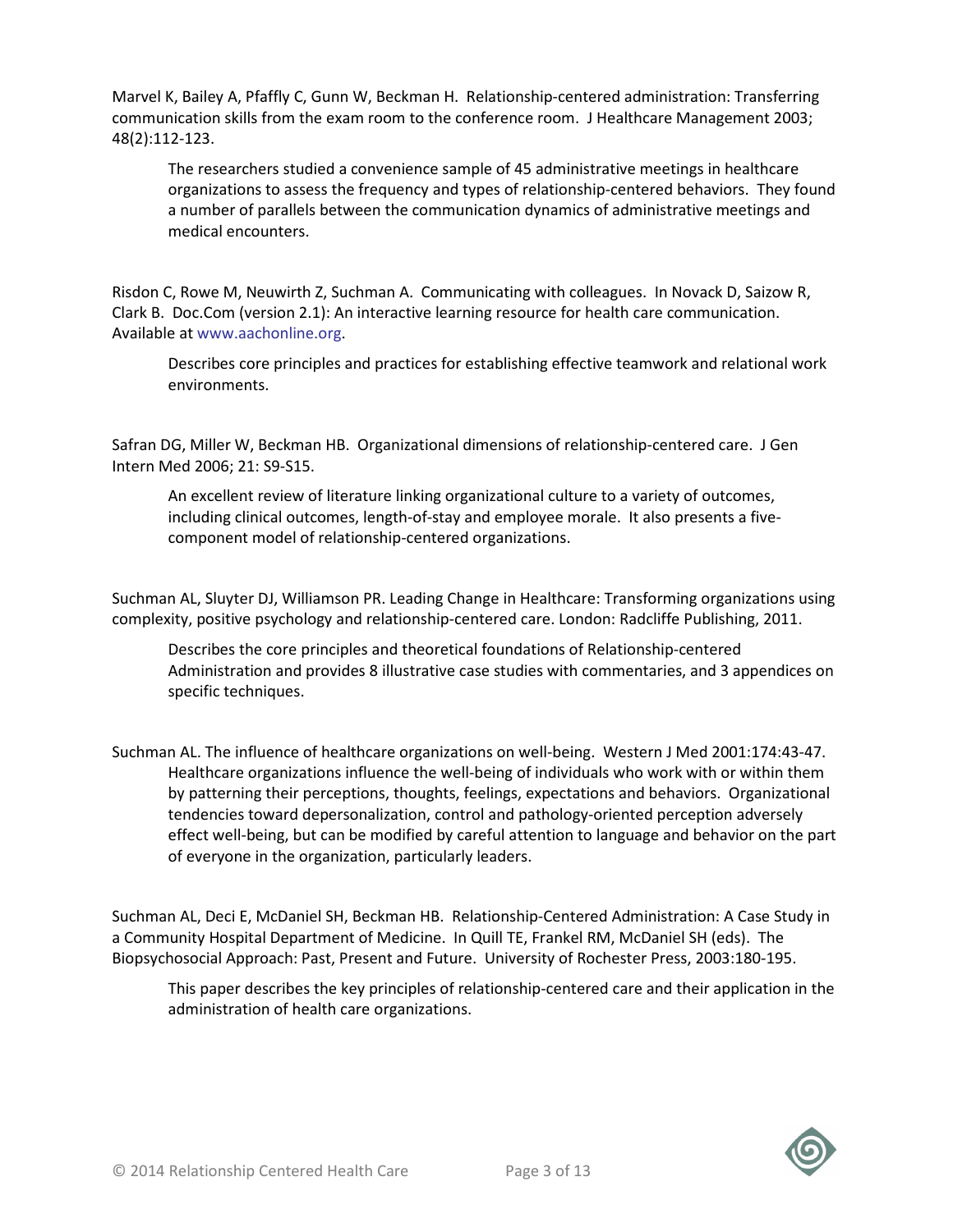Suchman AL, Williamson PR. Principles and practices of relationship-centered meetings. Rochester, NY: Relationship Centered Health Care, 2006.

http://rchcweb.com/Portals/0/Principles\_and\_practices\_of\_relationship-centered\_meetings.pdf

Describes several methods that can be used at meetings to foster responsiveness and diversity and to promote a relationship-centered work environment.

Williamson PR, Suchman AL, Cronin JCJ, Robbins DB. Relationship-Centered Consulting. Reflections, The Society for Organizational Learning Journal. 2001;3:20-27.

Describes a relationship-centered approach to consulting and management in healthcare organizations. The values and methodology of this approach mirror those of relationshipcentered care, thus creating an opportunity for the organization's leaders and staff to learn about relationship-centered process directly through their own experience.

# The effect of relationships on…

## …Clinical outcomes

Dwamena F, Holmes-Rovner M, Gaulden CM, Jorgenson S, Sadigh G, Sikorskii A, Lewin S, Smith RC, Coffey J, Olomu A. Interventions for providers to promote a patient-centred approach in clinical consultations. Cochrane Database of Systematic Reviews 2012, Issue 12. Art. No.: CD003267. DOI: 10.1002/14651858.CD003267.pub2

The most recent Cochrane review of Patient-Centered Care analyzing 43 randomized trials. "Interventions to promote patient-centred care within clinical consultations are effective across studies in transferring patient-centred skills to providers. However the effects on patient satisfaction, health behaviour and health status are mixed. There is some indication that complex interventions directed at providers and patients that include condition-specific educational materials have beneficial effects on health behaviour and health status…"

Kaplan SH, Greenfield S, Ware JE. Assessing the effects of physician-patient interactions on the outcomes of chronic disease. Med Care. 1989;27S:110-127.

A review of this team's classic studies showing the positive effect of active patient participation on measurable clinical outcomes including reductions in blood pressure, cholesterol and glycohemoglobin.

Williams GC, Deci EL, Ryan RM. Building healthcare partnerships by supporting autonomy: Promoting maintained behavior change and positive health outcomes. In Suchman AL, Botelho RJ, Hinton-Walker P. Partnerships in Healthcare: Transforming Relational Process. Rochester NY: University of Rochester Press, 1998:67-88.

A detailed review of primary research demonstrating that patients are more likely to undertake and maintain health-promoting behaviors in a treatment climate that they perceive to be autonomy supportive (as compared to controlling) and caring.

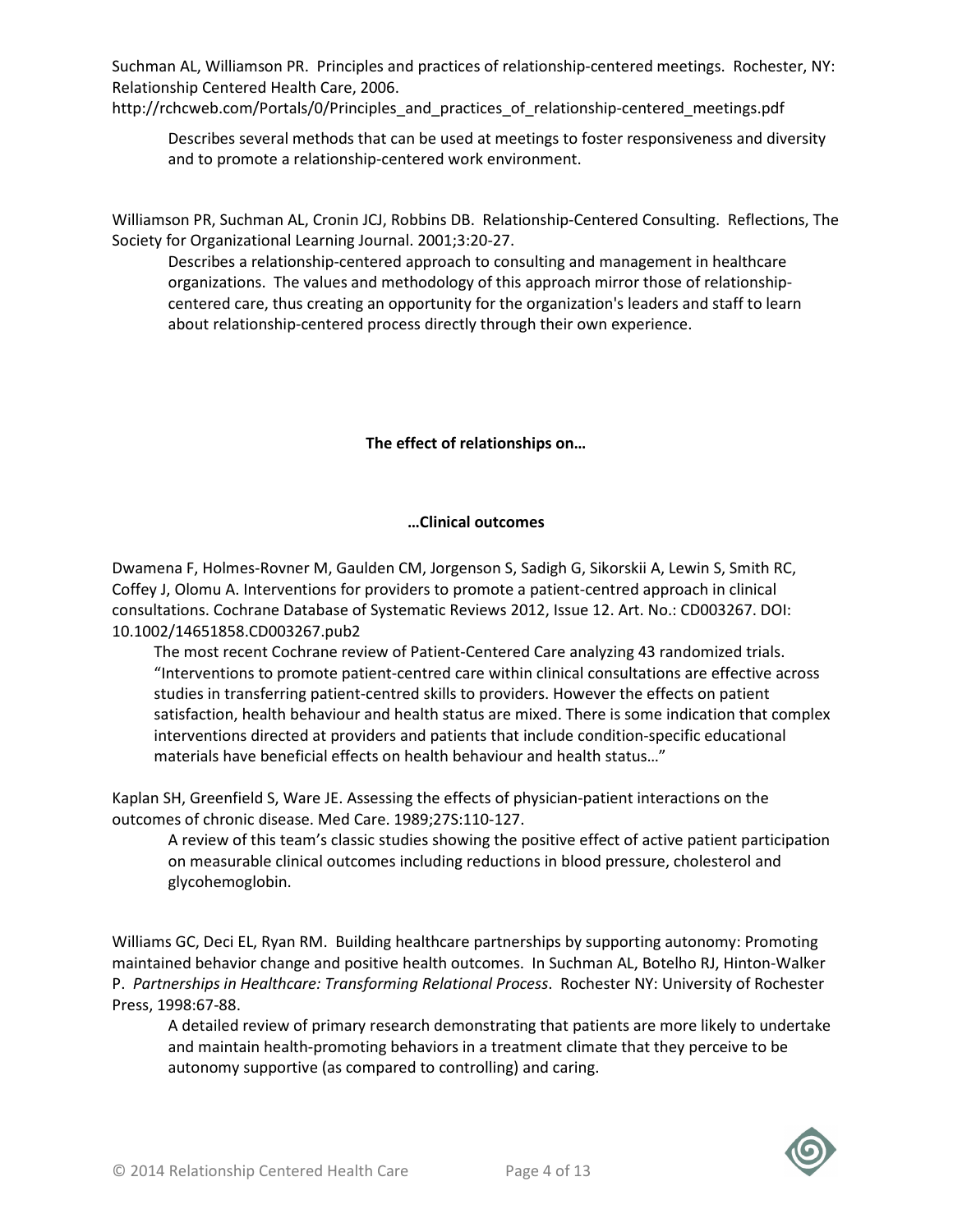Gittell JH, Fairfield KM, Bierbaum B, et al. Impact of relational coordination on quality of care, postoperative pain and functioning and length of stay. Medical Care 2000; 38:807-19.

A high degree of "relational coordination" (frequent, timely communication; problem solving; shared goals; shared knowledge and mutual respect among healthcare providers) was associated with improved patient experience of care and reduced length of stay in hip and knee replacement surgery.

Shortell SM, Jones RH, Rademaker AW, et al. Assessing the impact of total quality management and organizational culture on multiple outcomes of care for coronary artery bypass graft surgery patients. Med Care 2000; 38: 207-17.

Patients' functional status 6 months after surgery was positively associated with a collaborative team culture. Care was more efficient, as well.

Cuff PA, Vanselow N. Improving Medical Education: Enhancing the Behavioral and Social Science Content of Medical School Curricula. Washington, DC: National Academies of Science, 2003.

This monograph reviews the rationale for and current practices regarding the teaching of behavioral and social sciences in medical schools. It includes a literature review on the effect of communication and relationship skills on clinical outcomes.

Berry LL, Parish,JT,Janakiraman R, Ogburn-Russell L,Couchman GR, Rayburn WL, Grisel J. Patients' commitment to their primary physician and why it matters. Ann Fam Med 2008;6:6-13.

Patients' commitment to the relationship with their physician was positively associated with adherence and healthy eating behaviors. Also describes the development of a scale measure relationship commitment.

Sochalski J, Jaarsma T, Krumholz HM, Laramee A, McMurray JJ, Naylor MD, Rich MW, Riegel B, Stewart S. What Works In Chronic Care Management: The Case Of Heart Failure. Health Affairs 2009; 28(1): 179- 189.

Programs using in-person communication achieved a significantreduction in readmissions and readmission days when comparedwith routine care patients and programs using telephonic communication.Also, programs using single heart failure experts were less effective in reducing hospital readmissions compared with multidisciplinary teams.

Curry LA, Spatz E, Cerlin E, et al. What Distinguishes Top-Performing Hospitals in Acute Myocardial Infarction Mortality Rates? Ann Intern Med 2011;154:384-90.

Hospitals in high-performing and low-performing

groups differed substantially in the domains of organizational values

and goals, senior management involvement, broad staff presence

and expertise in AMI care, communication and coordination among

groups, and problem solving and learning.

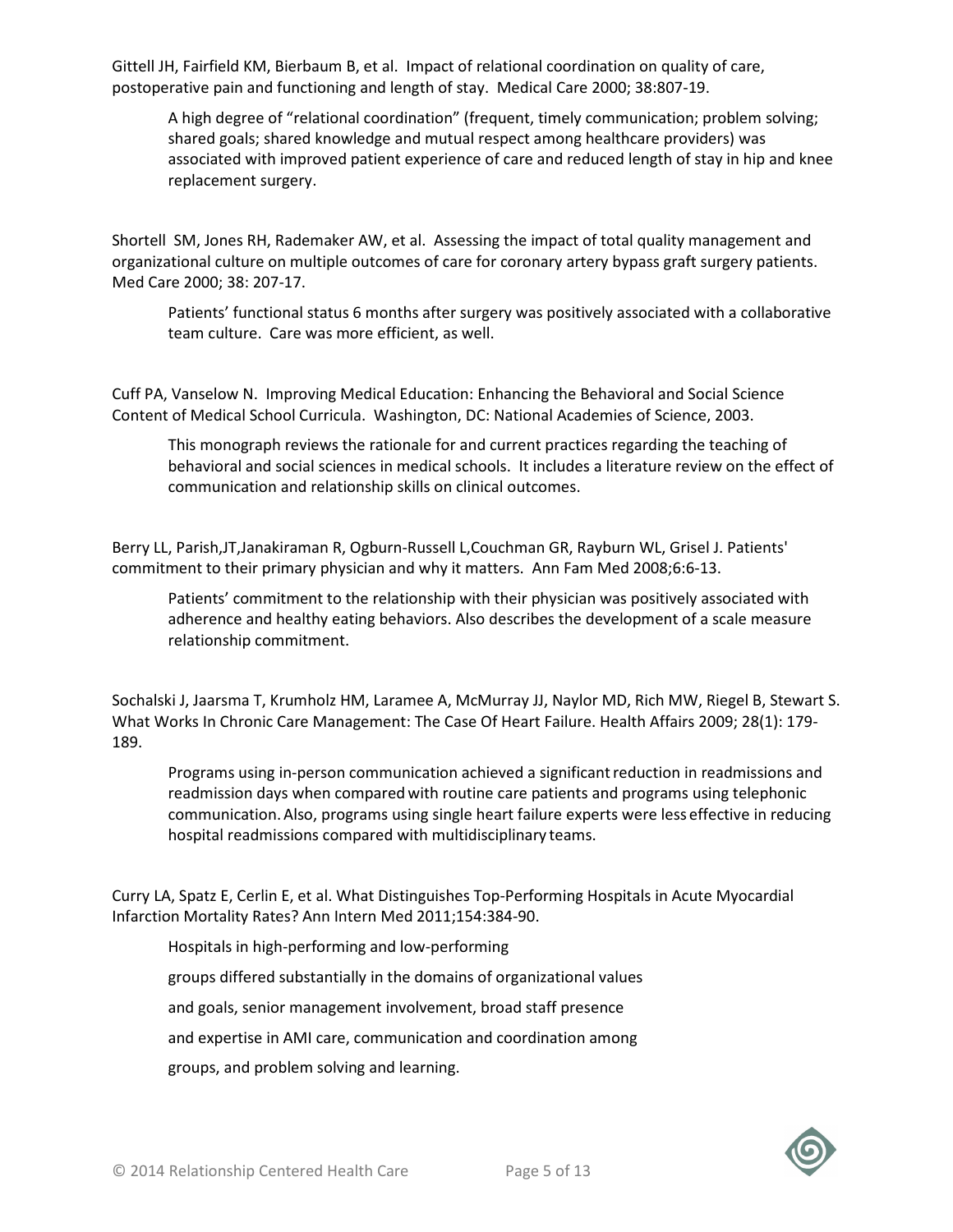Knaus WA, Draper EA, Wagner DP, Zimmerman JE. An evaluation of outcome from intensive care in major medical centers. Ann Intern Med 1986;104:410-8.

This landmark study of 5000 patients cared for in 13 intensive care units found that the quality of the working relationship between physicians and nurses was the most important determinant of patient mortality rates.

Aiken LH, Smith HL, Lake ET. Lower Medicare mortality among a set of hospitals known for good nursing care. Med Care 1994; 32:771-87.

Risk adjusted mortality was lower at hospitals with collaborative work environments as compared with matched controls.

Committee on Quality of Health Care in America IOM. Crossing the quality chasm: A new health system of the 21st century. Washington, DC: National Academy Press; 2001

This landmark report from the Institute of Medicine identifies poor systems of coordination, communication and decision support as the major source of errors in healthcare.

Institute for Safe Medication Practice. Intimidation: Practitioners speak up about this unresolved problem (Part I). ISMP Medication Safety Alert 3/11/2004. http://www.ismp.org/newsletters/acutecare/articles/20040311\_2.asp

This survey of 2095 hospital-based healthcare professionals showed that intimidation is a common experience and impedes communication to a point that jeopardizes patient safety. This was not just a matter of "a few bad apples," not limited to physicians and not primarily a gender issue.

Uhlig PN, Brown J, Nason AJ, Camelio J, Kendall E, John M. Eisenberg Safety Awards. System innovation: Concord Hospital. Joint Comm J Qual Improvement 2002; 28:666-72.

An interdisciplinary care team model that included a structure communication protocol reduced mortality on a cardiovascular surgery unit by 56%. Staff satisfaction was also higher.

Mohr DC, Benzer JK, Young GJ. Provider workload and quality of care in primary care settings. Med Care 2013;51:108-14.

A relational work climate mitigates the negative effect of high workload on quality of care as reported by patients.

# …Patient satisfaction and retention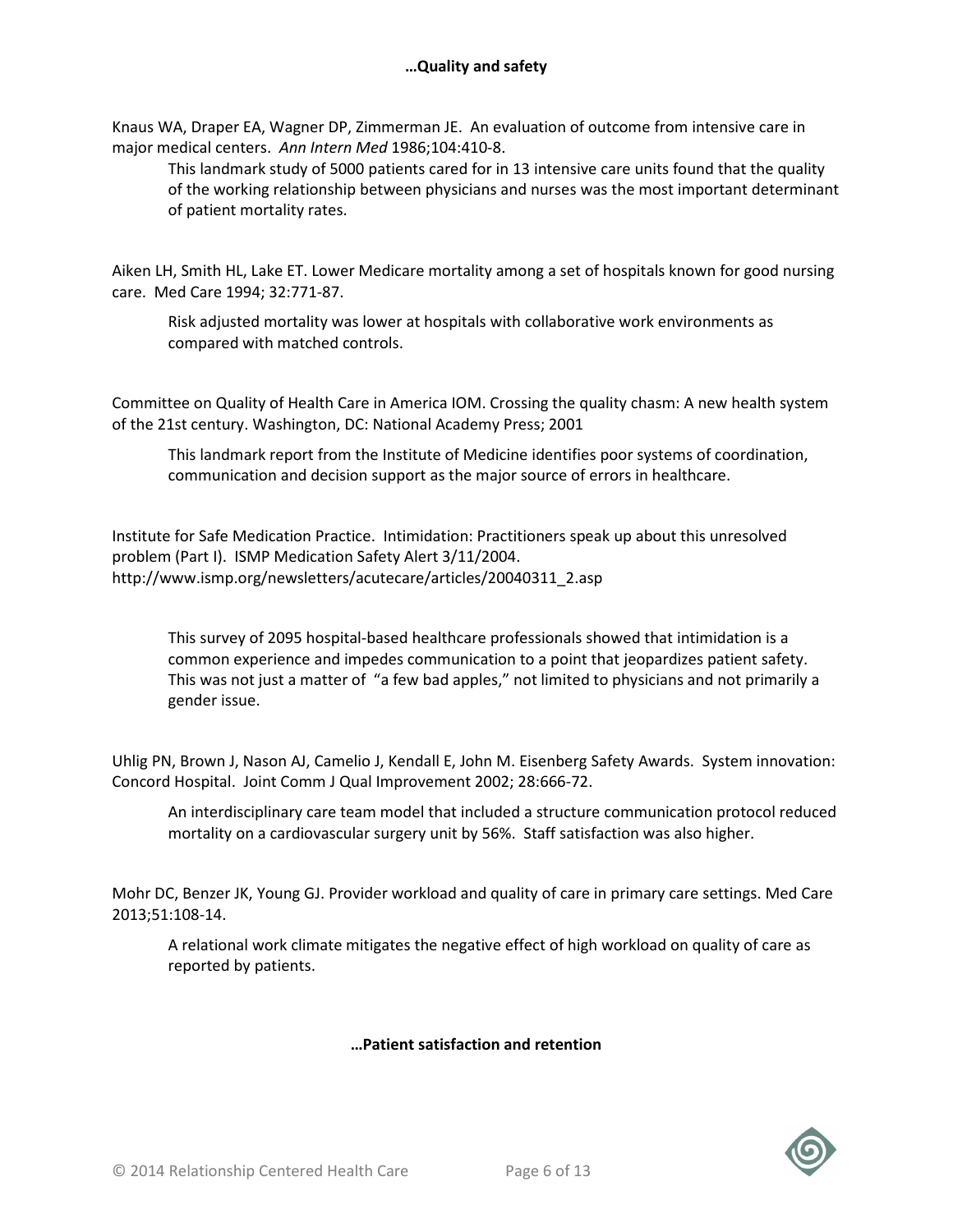Hoffer Gittell J, Weinberg D, Pfefferle S, Bishop C. Impact of relational coordination on job satisfaction and quality outcomes: a study of nursing homes. Human Resource Management Journal 2008;18:154- 170

Higher quality of interprofessional communication and relationships in nursing homes were associated with higher levels of resident satisfaction with the quality of their living environment and higher job satisfaction for the staff.

Safran DG, Montgomery JE, Chang H, Murphy J, Rogers WH. Switching doctors: Predictors of voluntary disenrollment from a primary physician's practice. J Fam Pract. 2001;50:130-136.

Measures of relationship quality predicted voluntary disenrollment from primary care practices.

Schramm W. Unpublished marketing data from the Henry Ford Health System. Demonstrates a strong relationship between patients' ratings of physician relationship behavior and their decisions to re-enroll in the HMO.

#### …Cost

Anderson RA, McDaniel RR. RN participation in organizational decision making and improvements in resident outcomes. Health Care Manage Rev. 1999;24(1):7-16.

The active participation of nurses in administrative decision-making contributed to a reduction in costs an improvement in clinical outcomes.

Ashmos DP, Huonker JW, McDaniel RR. The effect of clinical professional and middle manager participation on hospital performance. Health Care Manage Rev 1998(3); 23:7-20.

This survey-based study shows that participation in hospital decision-making by clinicians and mid-level managers is associated with improved financial performance.

#### …Workforce health and satisfaction

Osatuke K, Moore SC, Ward C, Dyrenforth SR, Belton L. Civility, Respect, Engagement in the Workforce (CREW): Nationwide organization development intervention at Veterans Health Administration. Journal of Applied Behavioral Science 2009; 45; 384-410.

Describes the conceptualization and measurement of civility in the workplace and a successful initiative to improve civility at diverse clinical sites. Also describes internal VHA studies demonstrating a relationship between workplace civility and employee absenteeism and turnover, as well as patient satisfaction.

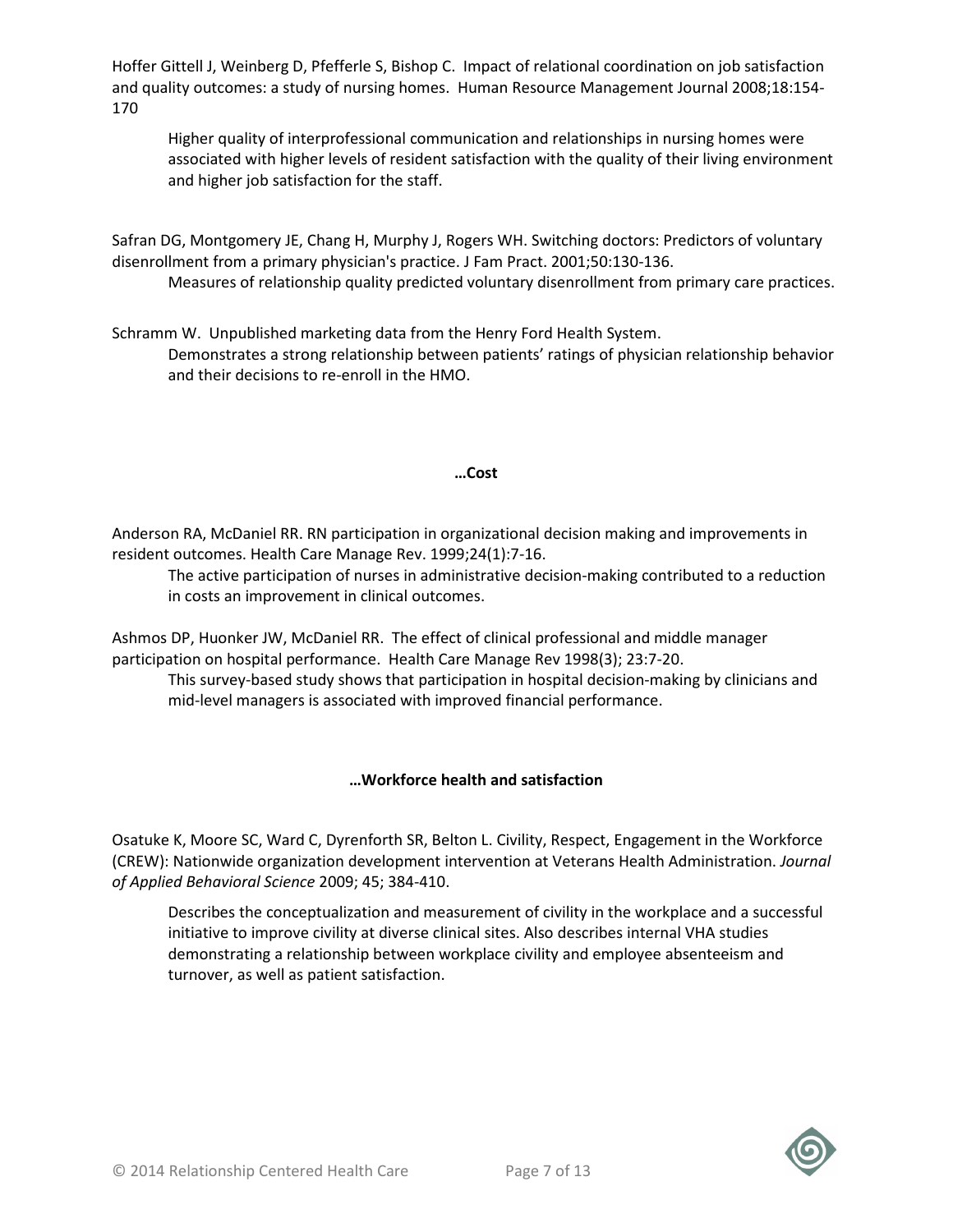Ramarajan, L., & Barsade, S. G. (2006). What makes the job tough? The influence of organizational respect on burnout in the human services. Available from http://knowledge.wharton.upenn.edu/paper.cfm?paperID21338

Employees' perceptions of organizational respect were found to negatively influence burnout 16 months later. The effect of organizational respect on burnout was moderated by employees' level of work autonomy.

Revans RW. The hospital as a human system. Bull N Y Acad Med. 1996;73:418-29.

An obscure but classic study from 1962, just reprinted recently, showing correlations between rates of illness and absence in student nurses and the quality of the interpersonal environment of the hospitals through which they were rotating.

Spickard A, GabbeSG, Christensen J. Mid-career burnout in generalist and specialist physicians. JAMA 2002;288:1447-1450.

This excellent review article addresses many contributing and ameliorating factors, with the latter including workplace relationships, mentoring and support groups.

Suchman AL, Roter D, Green M, Lipkin M, Jr. Physician satisfaction with primary care office visits. Collaborative Study Group of the American Academy on Physician and Patient. Med Care. 1993;31:1083- 92.

Relationship with patients was the strongest predictor of physician satisfaction with office visits. This relationship has been consistent across many studies of satisfaction with specific visits, career satisfaction and life satisfaction.

Tellis-Nayak V. A person-centered workplace: The foundation for person-centered caregiving in longterm care. J Am Med Dir Assoc 2007; 8: 46–54

Management approach and the work environment are powerful predictors of CNA satisfaction, loyalty, and commitment. The work environment also correlates with how families and state surveyors evaluate quality in a nursing facility.

Hoffer Gittell J. Relationships and resilience: Care provider responses to pressures from managed care. J Applied Behav Sci 2008;44:25-47.

The resilience of interprofessional orthopedic teams was positively associated with work practices that foster relationship and with the quality of communication and relationships among team members.

#### …Staff recruitment and retention

Ulrich BT, Buerhaus, PI, Donelan K, Norman Linda, Dittus R. How RNs view the work environment: Results of a national survey of registered nurses. JONA 2005;35:389-396.

Several findings in this survey of how 3500 randomly sampled nurses experienced their work environments address issues of relationship. Overall job satisfaction was associated with the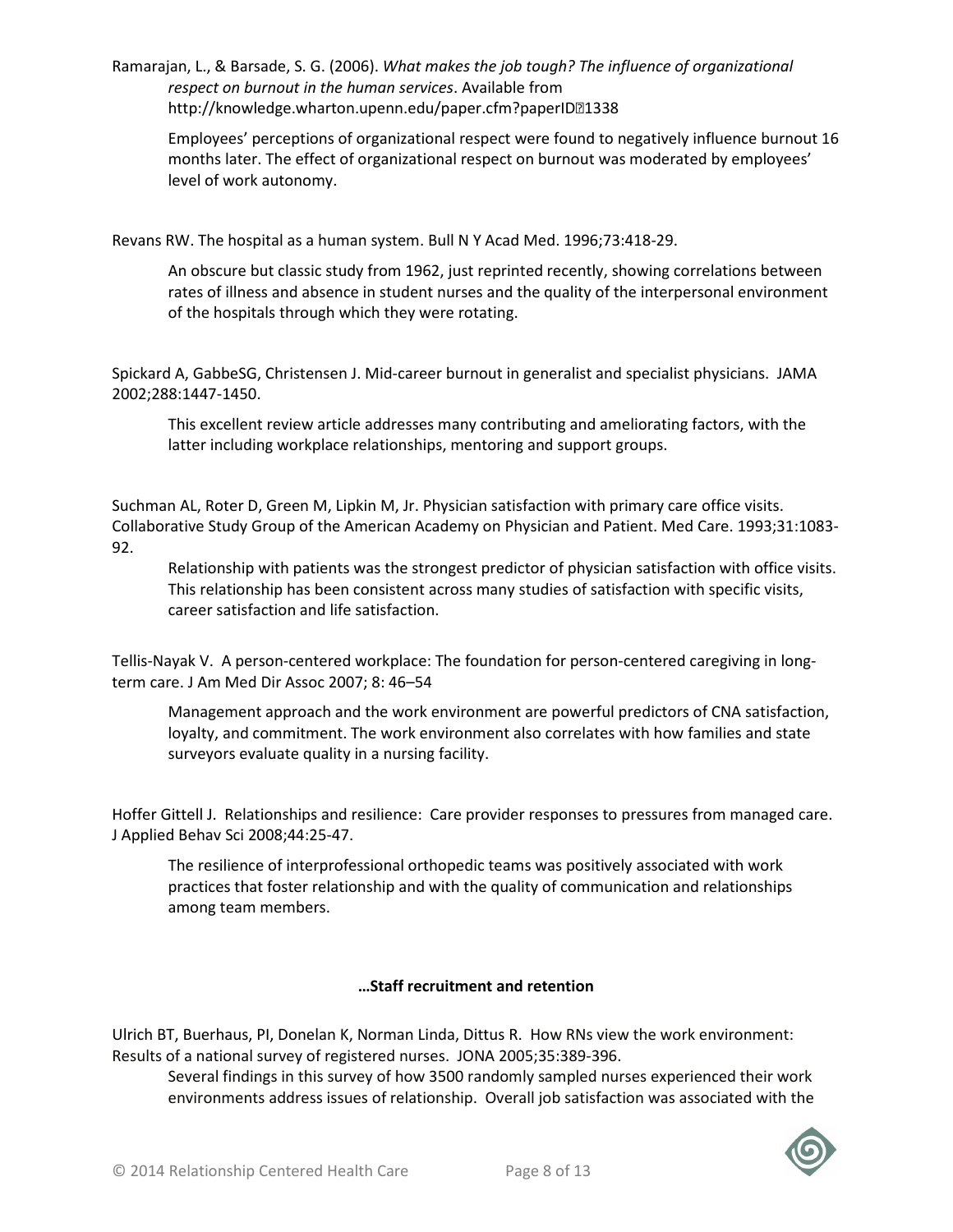quality of relationships with patients and with the opportunity to influence decisions about the workplace and patient care. The quality of relationship with supervisors and senior administrators was associated with work satisfaction and retention.

Rosenstein AH, Russel H, Lauve R. Disruptive physician behavior contributes to nursging shortage. The Physician Executive November-December 2002: 8-11. Rosenstein AH. Nurse-physician relationships: Impact on Nurse Satisfaction and retention. AJN 2002:102:26-34.

Two articles describing a large survey of nurses, physicians and executives that found a high prevalence of disruptive physician behavior and a strong link between that behavior and nurse satisfaction and retention. Various perspectives emerged from the study about responsibility, barriers and solutions.

Verdejo T. Case Study: The first defense in workforce stabilization is retention. HealthLeaders.com, June 25, 2001. http://www.healthleaders.com/news/feature1.php?contentid=25360

An article about an impressive, inexpensive and very successful program to enhance nurse retention by creating a mentoring program for new nurses. It shows how simple and effective culture change can be.

#### …Malpractice

Beckman HB, Markakis KM, Suchman AL, Frankel RM. The doctor-patient relationship and malpractice. Lessons from plaintiff depositions. Arch Intern Med. 1994;154:1365-70.

Depositions in most of the malpractice cases reviewed in this study revealed evidence of patients being seriously dissatisfied with the quality of their interactions with their physicians.

Levinson W, Roter DL, Mullooly JP, Dull VT, Frankel RM. The relationship with malpractice claims among primary care physician and surgeons. JAMA 1997:553-9.

Communication patterns differed between primary care physicians who had versus had not been sued. No similar differences were found for surgeons.

# …Capacity for change and innovation

Wesorick B, Shiparski L, Troseth M, Wyngarden K. Partnership council field book. Grand Rapids, MI: Practice Field Publishing; 1997

State of the art approaches to changing the culture of healthcare organizations. Trust and partnership must be established before process redesign efforts can begin.

Edmondson A, Bohmer R, Pisano G. Speeding up team learning. Harvard Bus Rev 2001 (Oct.): 125-132.

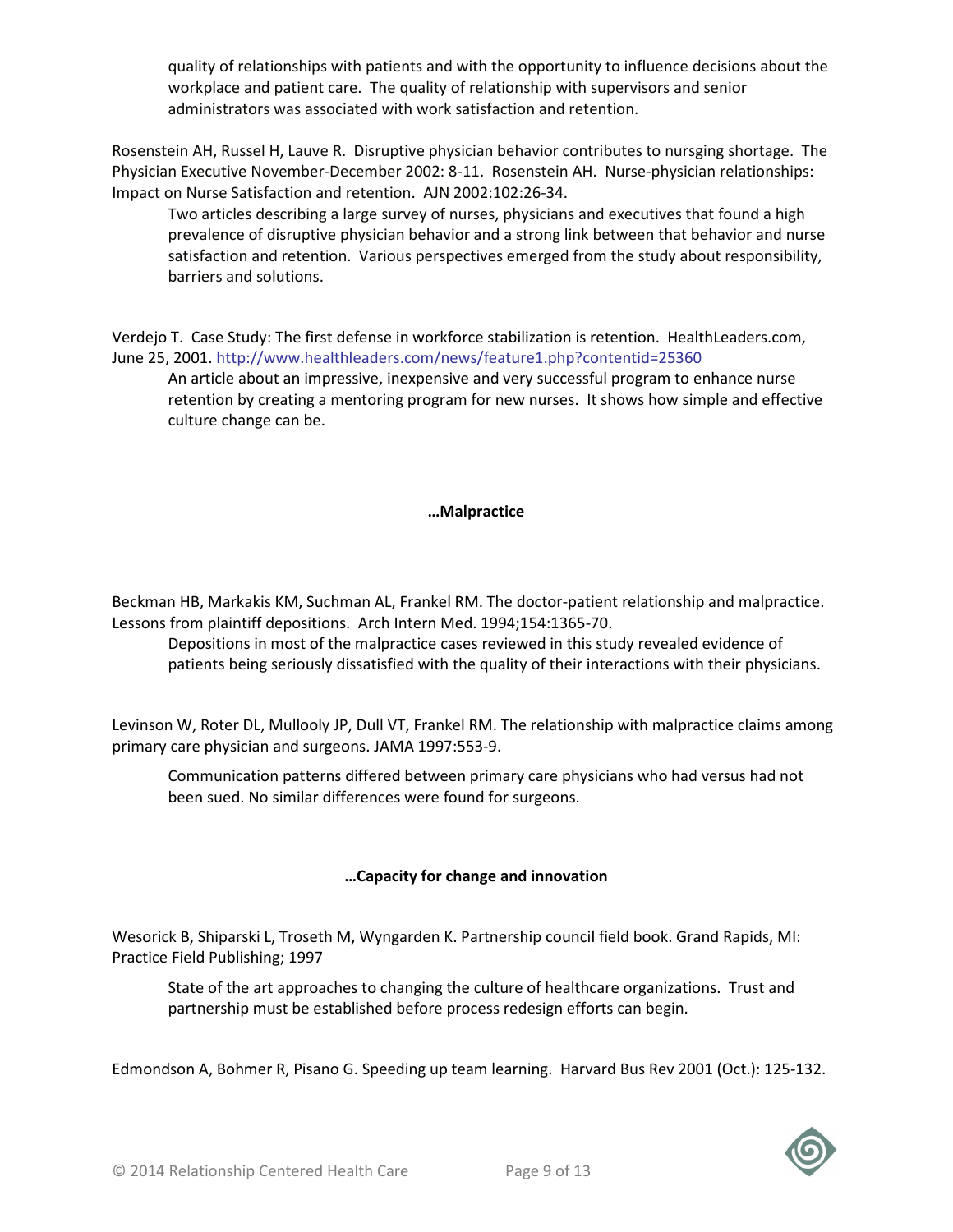This study of interdisciplinary cardiac surgery teams learning new microinvasive techniques found that teams in which everyone's voice was valued and respected were able to adopt the new technology faster and with fewer errors than less collaborative teams.

Ryan RM, Deci EL. Self-determination theory and the facilitation of intrinsic motivation, social development, and well-being. American Psychologist 2000;55:68-78

Self-determination theory describes three main factors that predicts internally motivated behavior change: a personal sense of competence, respect for the individual's autonomy, and a context of supportive relationships. This theory has been validated by research in workplace, educational and medical settings.

## Interpersonal and emotional neurobiology

Davidson RJ, Jackson DC, Kalin NH. Emotion, plasticity, context, and regulation: Perspectives from affective neuroscience. Psychological Bulletin 2000; 126:890-909.

Reviews the neural basis of emotion with particularly emphasis on activities of the amygdala and prefrontal cortex. Also describes the effect of experience on neural circuitry and affective style. Discusses potential favorable health implications of enhanced emotional modulation.

Siegel D.J. Toward an interpersonal neurobiology of the developing mind: Attachment relationship, "mindsight," and neural integration. Infant Mental Health Journal 2001; 22:67-94.

Synthesizes diverse scientific evidence to describe the influence of social factors on brain development. Describes "the essential experiential ingredients that may facilitate the development of the mind, emotional well-being and psychological resilience…"

Hyperstructures and the biology of interpersonal dependence: Rethinking reciprocity and altruism. Smith T.S, Stevens G.T. Sociological Theory 2002;20(1):106-130.

Describes the dynamic tension between attachment and stimulation (as reflected in opioid and norepinephrine activity in the brain). Also presents striking results from agent-based computer modeling that demonstrates how this dynamic tension within individuals can account for the self-organization of common social patterns.

Gallese V. The roots of empathy: The shared manifold hypothesis and the neural basis of intersubjectivity. Psychopathology 2003;36:171–180.

Presents experimental data supporting the concept of "mirror neurons" which discharge similarly when an action is undertaken and when it is observed. Mirror neurons are proposed to be a biological basis for intersubjectivity.

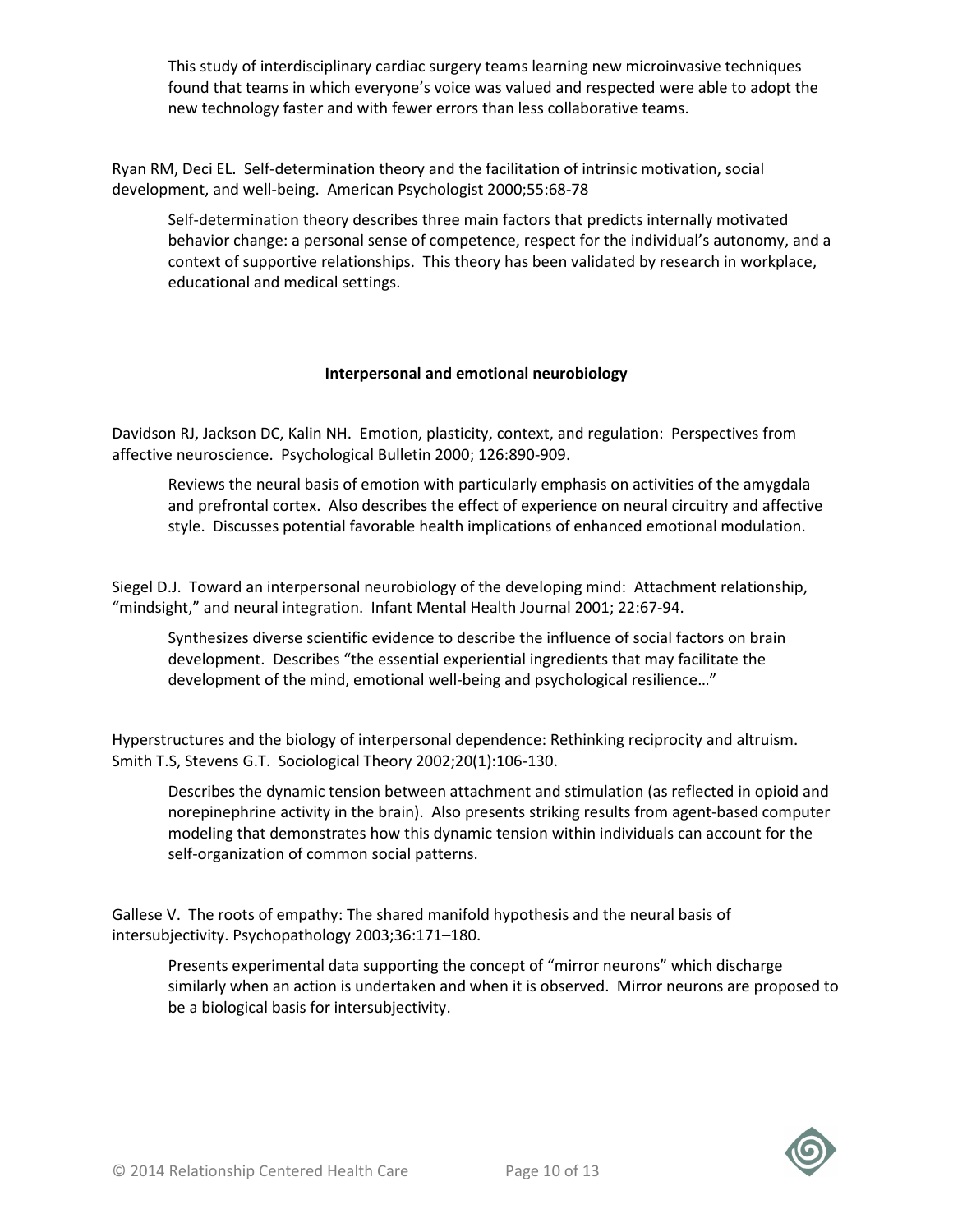### Organizational Change and Complexity

Broekstra G. An organization is a conversation. In D.Grant, T. Keenoy, & C. Swick (Eds.), Discourse and Organization London: Sage, 1998.

A fascinating (but dense) description of an important way of understanding organizations. It has a particularly excellent description of the dynamics of attention and expectations.

Plexus Institute: http://www.plexusinstitute.com/

Many resources available from this organization which is interested in applications of complexity science to healthcare. Nearly all their work is based on older complexity models (eg: complex adaptive systems) which were developed in the natural sciences and then applied by way of analogy or metaphor to human interactions.

Stacey R. Strategic management and organisational dynamics: The challenge of complexity. (3rd ed.) Harlow, England: Pearson Education, Ltd, 2000.

Stacey begins with an extensive review and critique of traditional management theory (which is based on linearity and control) and then introduces the theory of Complex Responsive Process, the first complexity theory developed specifically for describing human interactions. Destined to be a classic.

Stacey R. Complex responsive process in organizations: Learning and knowledge creation. London: Routledge, 2001.

Presents further elaboration of the theory of Complex Responsive Process with a particular focus on "knowing."

Streatfield. PJ. The Paradox of Control in Organizations. London: Routledge, 2001.

Another excellent introduction to Complex Responsive Process, told from the practical perspective of an organizational manager and leaders who is "in charge but not in control," the paradox referred to in the title.

Suchman AL. A new theoretical foundation for relationship-centered care. J Gen Intern Med 2006; 21:S40-S44.

An article summarizing the theory of Complex Responsive Process, exploring its relevance to relationship-centered care and its new perspectives on mind, self, communication and organizations. It highlights the theory's emphasis on moment-to-moment relational process, the value of difference and diversity, and the importance of authentic and responsive participation.

Suchman AL, Willliamson PR, Litzelman DK, Frankel RM, Mossbarger DL, Inui TS and the Relationshipcentered Care Initiative Discovery Team. Toward an informal curriculum that teaches professionalism: Transforming the social environment of a medical school. J Gen Intern Med 2004;19:499-502.

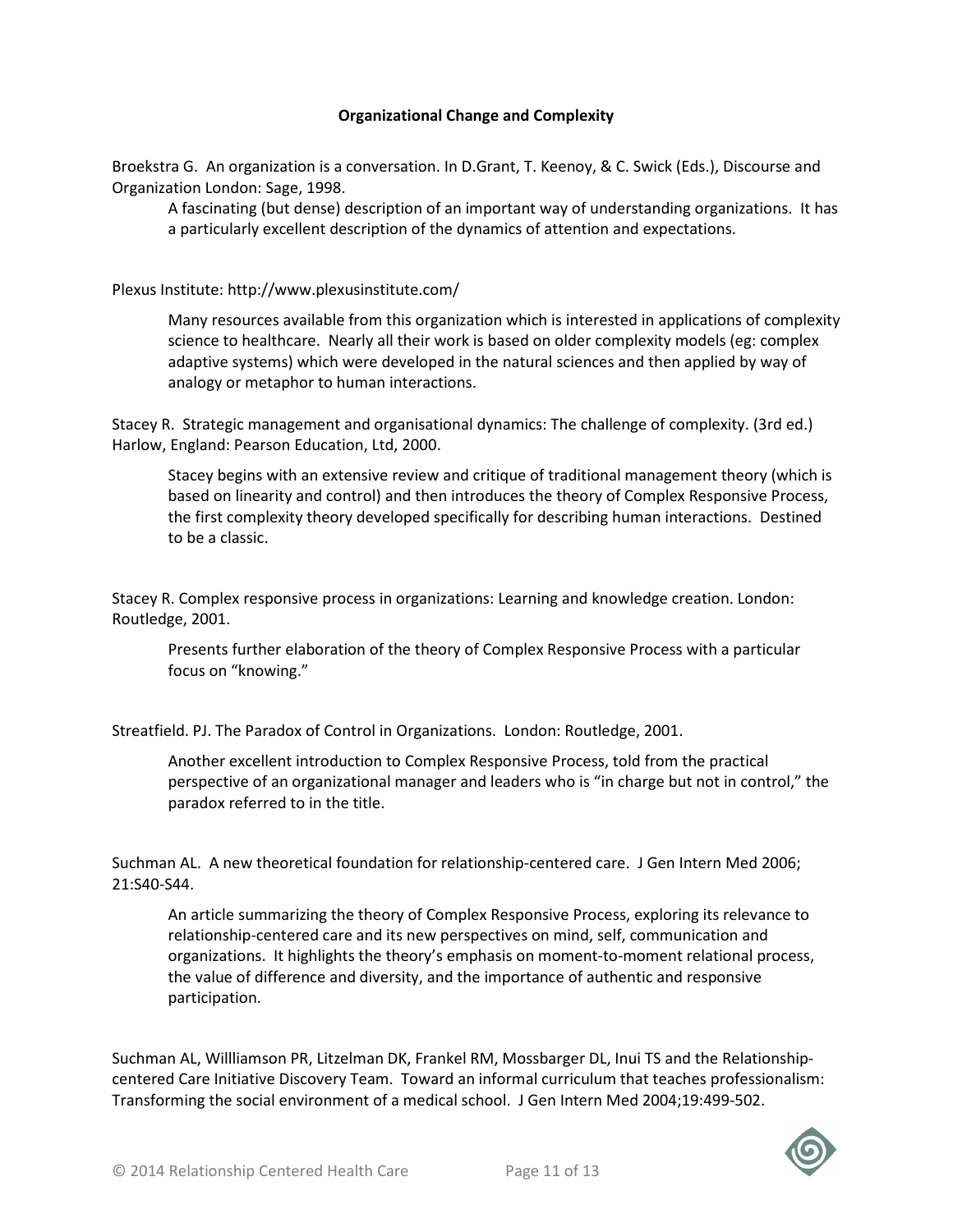Describes the application of the theory of complex responsive processes and appreciative inquiry in a large scale organizational change initiative.

Suchman AL. Organizations as machines, organizations as conversations: Two core metaphors and their consequences. Medical Care 2011;49:S43-8.

Offers a critique of the traditional and widely-held view of organizations as machines, with its problematic emphasis on control. Proposes an alternative perspective that is grounded in the real-world dynamics of self-organizing human interaction and emphasizes mindfulness of relational process.

#### Organizational Change and Positive Psychology

http://appreciativeinquiry.cwru.edu

A good place to start learning about Appreciative Inquiry. Provides some basic articles and lists many readings and resources.

Bushe GR, Khamisa A. When is appreciative inquiry transformational? A meta-case analysis. http://www.gervasebushe.ca/aimeta.htm. January 2004.

"…two qualities of appreciative inquiry, a focus on changing how people think instead of what people do, and a focus on supporting self-organizing change processes that flow from new ideas rather than leading implementation of centrally or consensually agreed upon changes…" appear to be most associated with transformational change in organizations. [Quote taken from the authors' abstract.]

Cooperrider D, Whitney D. A positive revolution in change: Appreciative Inquiry. Case Western Reserve University. File whatisai.pdf can be downloaded at http://appreciativeinquiry.cwru.edu/intro/whatisai.cfm

An article providing an overview of the history, philosophy and structure of appreciative inquiry.

March DR, Schroeder DG, Dearden KA, Sternin J, Sternin M. The power of positive deviance. BMJ 2004;329;1177-1179.

An approach to fostering change that identifies individuals with better outcomes than their peers (positive deviance) and enables communities to adopt the behaviors that give rise to the improved outcomes.

Ryan, RM and Deci EL. Self-determination theory and the facilitation of intrinsic motivation, social development, and well-being. American Psychologist 55 (2000): 68-78.

Presents a practical and empirically-verified model of intrinsically-motivated behavior change that highlights 3 determinants: competence, autonomy support and a relational environment.